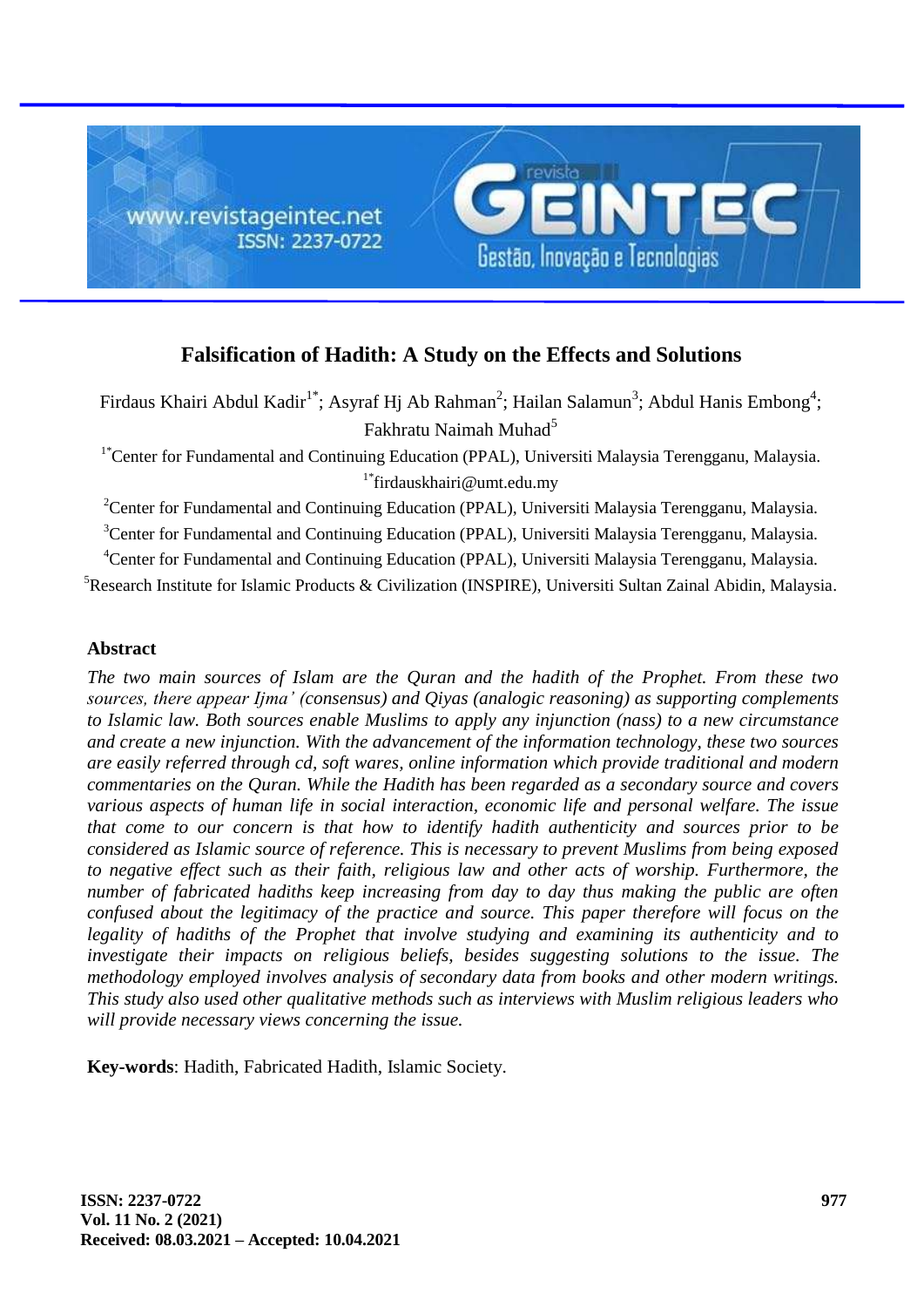#### **1. Introduction**

Islam is a universal religion that encompasses all aspects in human life. Islam emerges in line with the advancement and demand of time since the days of Prophet Adam until the end of the world. The appointment of Prophet Muhammad as the seal of the messengers indicates the completeness and perfection of the Islamic shariah as accordance to the wills of Allah. This statement is clearly shown in chapter al-Maidah verse 3:

This day I have perfected for you your religion and completed My favour upon you and have approved for you Islam as religion.

Besides, Prophet Muhammad PBUH also reminded all Muslims during *Hajjatul Wada'*  (farewell pilgrimage) by saying:

I have left behind me two things, if you attach to them, you will never go astray: the book of Allah and sunnah of the prophet.

Narrated by Malik in al-Muwatta'

After the demise of Prophet Muhammad PBUH, Islam is continuously spreading throughout the epochs by the guidance of al-Quran and *al*-*sunnah*. The source of religion from al-Quran is still preserved until today for the promise of Allah to guard its authenticity – as how stated in al-Quran, chapter al-Hijr verse 9:

Indeed, it is We who sent down the Qur'an and indeed, We will be its guardian.

Nevertheless, the worrying part is the position of hadith which is the foundation of the perseverance of *al-sunnah*. Henceforth, the Muslim scholars of hadith since the era of *tabi'ien* such as Imam Bukhari, Muslim, Ahmad bin Hanbal and others were struggling to classify the level of hadith in order to ensure the authenticity of hadith cum preserving them. Thus, there are well-known terminologies in the discipline of hadith which are *sahih, hadith hasan, hadith dhaif* and *hadith maudhu'*. In the meantime, there are also specific terms attached to the narrator of hadith such as *thiqah* (believable), *dhabit* (strong memorization) and sundries.

# **2. Literature Review**

By referring the historical accounts of the compilation of hadith, it is found that the path taken was quite hard due to the existence of many false hadiths that have been spreading around since ages. According to al-Qatthan (2015), the categorization process of hadith was becoming tough due to the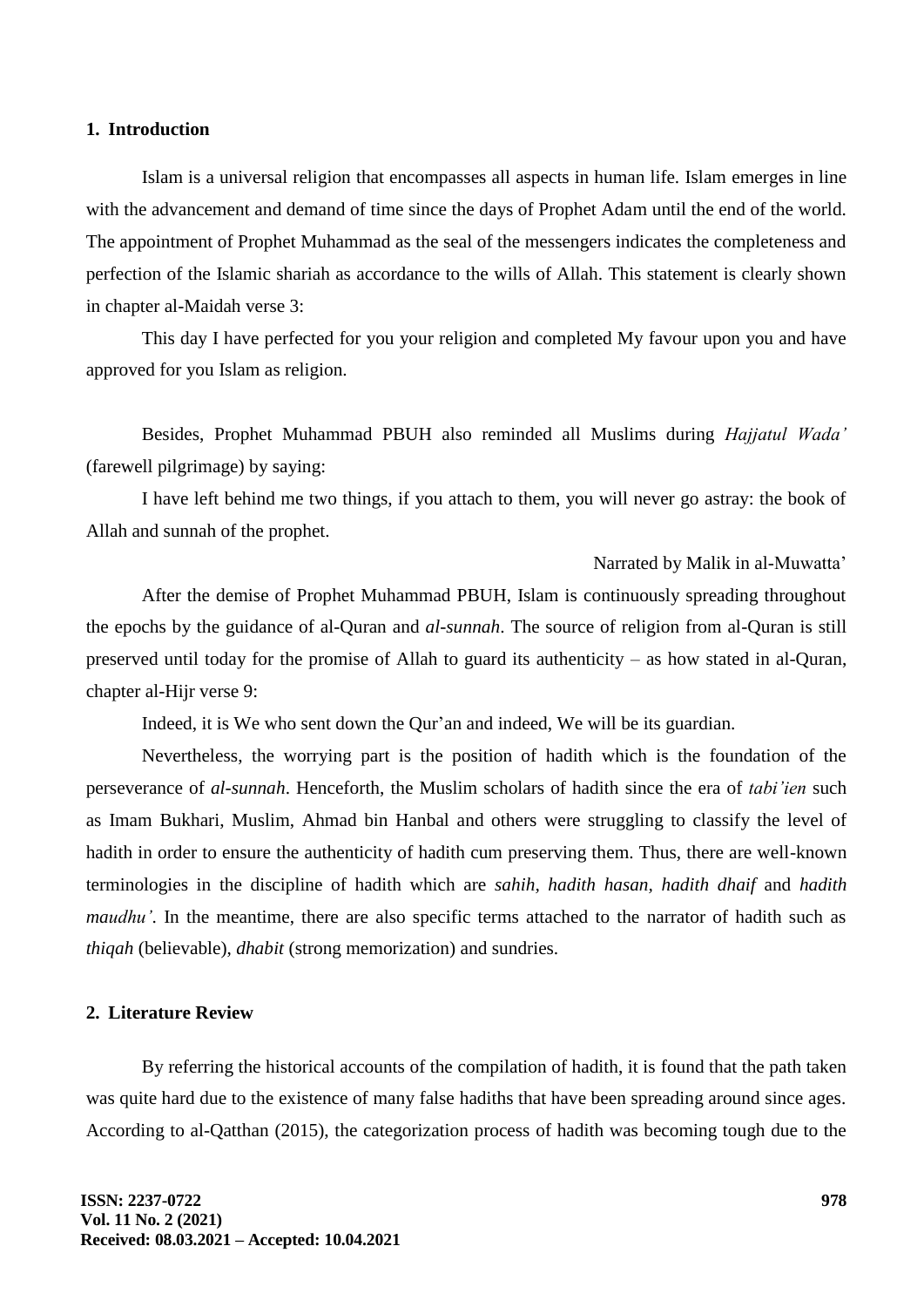existence of few groups that were self-claiming of their rightness after the war happened between Sayyidina Ali bin Abi Talib and Sayyidina Muawiyah bin Abi Sufian.

In consequence, the separate sects namely as Shiite, Muawiyyah and Kharijite were established. All of these three groups were fabricating false hadiths for the sake of showing that their ideologies were endorsed by Islamic perspective. This confusion was increasingly alarming when certain of Sufis practitioners who were fabricating false hadiths for the purpose of motivating others to do *ibadah* (religious practice) as well. For instance, Abu Ismah Nuh bin Maryam, one of the Sufi masters during that days who fabricated false hadiths pertaining to the advantages of reciting certain chapters in al-Quran (Muthalib, 2016).

The current situation is also perturbing due to the dissemination of false hadith is possibly can be scattering around in a very short of time through the modern technology (Ahmad Shah, 2016). The main medium of dissemination is probably from online applications such as Facebook, WhatsApp and others. This medium is becoming the threat for Malays when these kinds of applications are set as channels for the dissemination of false hadith without prior screening. Besides, he also stated that most of the false hadiths were disseminated without the original source in Arabic language. The spreaders of false hadiths are sharing the texts in Malay language hence the scholars of hadith are being at difficulties in deriving the original text. Perhaps, the original source has never existed or might be existing, however, the screening and meticulous evaluation needed to be done for confirming its authenticity or vice versa.

Mohamed Najib, Abd Rahim, Mohd (2019) in their research paper entitled "Fake Hadith: A Review on the Awareness of It in the Society" presented the findings of the internet usage and utilization of hadith among current Muslims. Despite that internet is massively used by all the respondents, they realize that the specific criteria are required in order to acknowledge the level of hadith and the acquired data is accurate and firm. Among the important criteria that should be considered by the users pertaining to the information of hadith found in the internet are: the requirement to know the source of data, the requirement to verify the authenticity of hadith, the statement of hadith able to be discussed with the experts in the field of hadith. By all those certain criteria practiced in finding the text of hadith, the awareness able to be widened cum the dissemination of false hadith may be lessened.

In parallel to the advancement of current internet network, Zulkipli (2011) stated that Islamweb is regarded as a website that able to identify the level of authenticity of certain hadith. This website has successfully harmonizing the advancement of storing the texts of hadiths in the internet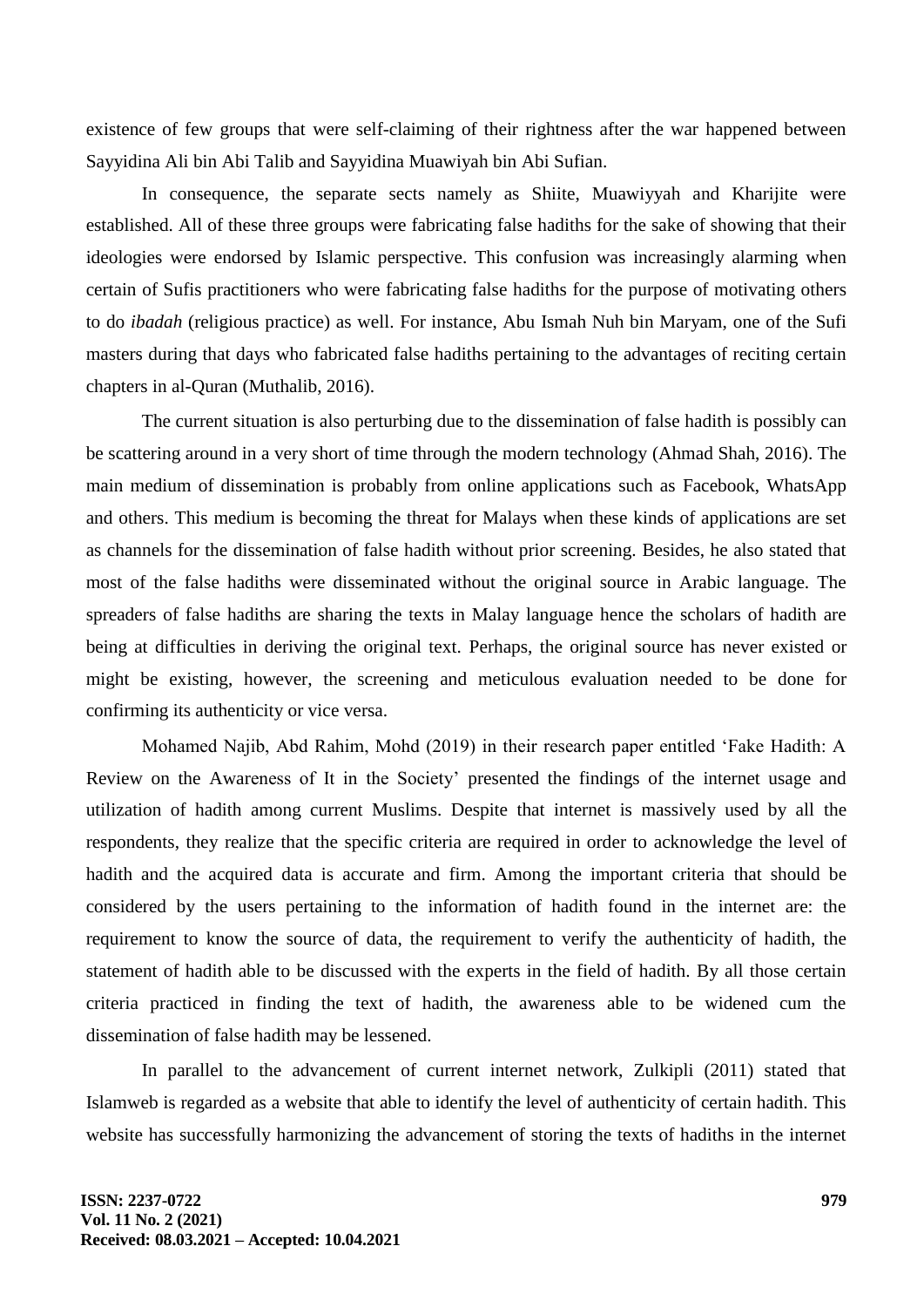with the attachment of the benefits and facilities that help in applying the knowledge of *takhrij al hadith* (identification of hadith narrator). However, the advantage and specialty of this website does not mean that the researcher is no longer require to refer the original books of hadith. Moreover, it is very important to give extra validation for the acquired information. The presence of this information is merely facilitating the researcher to get the introductory information on certain hadith. It is also to create a form of conveying and spreading the hadith with fast and efficient, cum curbing the dissemination of false hadith.

In relation to this matter, there are many popular false hadith in Malay community (Ramle, 2016). Those hadith have existed for a long time and become a firm belief among certain of Malays. Among several of false hadith that are hovering around the community is a hadith on prohibition of entering the paradise for those who dislike children, hadith about kissing children will put someone on the higher rank in the paradise and the hadith on the rewards and benefits received by breastfeeding and caring mothers. He also stated that most of the hadith that explain about the incident of *Isra'* and *Mi`raj* are considered as weak or fabricated hence should not be referred and disseminated among the community. Nonetheless, there are also authentic hadith pertaining to this story. Therefore, it is better to put the responsibility on the religious authority to convey a right idea on the incident of *Isra'* and *Mi`raj* by referring the authentic hadith before taking chance in sharing it to the society.

Likewise, the story of the former prophets such as Ayoub, Dawud, Shuib, Khaidir and others; most of the accounts are not based on the authentic source of hadith. Those stories are majorly derived from the *Israeliyyat* accounts. This is stated by Ibrahim (2006) in his book, *Kisah-kisah Para Nabi yang Tidak Boleh Dijadikan Hujah* (Stories of Prophets that Unable to Set as Evidence). He also explained on the phenomenon of Muslim understanding that are majorly attached to the stories of Prophet Muhammad PBUH but grounded on the basis of false hadith or the extremely weak hadith such as hadith *munkar*, *matruk* and sundries. Nonetheless, these kinds of hadith are always opted by religious individuals as important contents during conveying stories about Prophet Muhammad PBUH.

In the meantime, Muthalib (2016) published the related book on the phenomenon of the existence of false and weak hadith in his book entitled "*40 Hadis Palsu dan Lemah Popular'*  (40 Popular False and Weak Hadith). This book explained few of hadith that are strongly believed by the Malay community although their status is either false or weak*.* Among those hadith is the fabrication of statement that says the children of adultery are not allowable to be in paradise and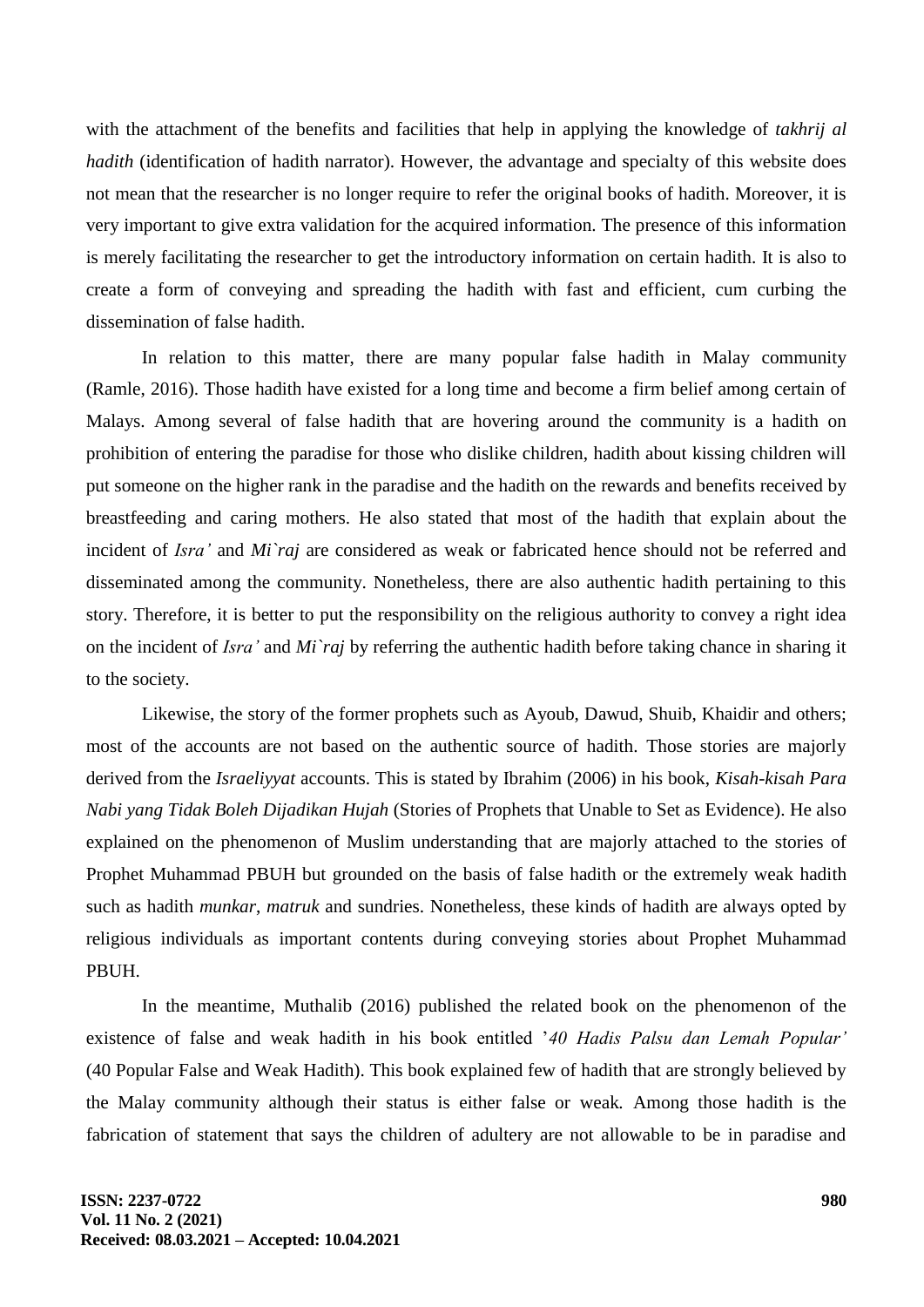others. This book also compiling few practices that are not supported by authentic hadith but presenting certain advantages in order to motivate the laymen to observe it. In Islam, any form of wisdom behind certain practices must be referred to al-Quran and hadith of prophet that are certainly assured of their authenticity.

Sayadi (2012) in his writing entitled *'Hadith Daif dan Palsu Dalam Buku Pelajaran Al-Quran Hadis di Madrasah'* (Weak and False Hadith in Al-Quran and Hadith Syllabus in Madrasah) also highlight the presence of false hadith in the learning syllabus in madrasah. After studying the hadith in the syllabus books of *'Al-Quran Hadis Madrasah Ibtidaiyah (MI')* and *'Thanawiyah (MTs)'*, he concluded that there were 18 hadith were studied in that *Madrasah Ibtidaiyah* and 11 from it are authentic*.* The rest of 3 hadith are categorized as extremely weak and the other 1 is a false hadith. Supposedly, all the hadith taught in the madrasah syllabus are categorized as authentic until the students able to master the field of hadith *sahih*.

According to al-Qaradhawi (2004) in his book "*Kaifa Nataamul Ma'al Sunnah*", he underlined few important points that should be a guidance for Muslims in order to ensure that the *aqidah* and Islamic shariah is continuously preserved until the end of the day. The first point is Muslims should ensure on the authenticity of hadith based on the academic perspective of Muslim scholars instead of referring the non-Muslim scholars. The second point is, Muslims must have a genuine understanding on the text of hadith based on its context according to what Prophet Muhammad PBUH had said. The third point is, that particular hadith must not contradict to al-Quran or authentic hadith*.*

Abdul Sukor (2015) explained that among the disseminating factors of false hadith is the acceptance of certain community on this kind of hadith, especially when it is stated in ancient Islamic *turath* books. Therefore, the method of curbing this issue become hard due to the strength of this book, in term of its content, method of delivery technique, the strength of author's influence and sundries.

Yahya (2018) gave his opinion that the current Muslims are better to understand the position of false hadith from the aspect of laws and issues that create the raising of false hadith in Islamic history. The book written by Ghouri (2017) used the organized approach in explaining the condition and position of hadith, and the view scholars pertaining to the position of false hadith. Discussions also involve directly with the evaluation of hadith, study of hadith and the speakers who are directly participated with the books of hadith. There is no method allows the false hadith to be applied for the purpose of motivating Muslims to love Islam as it is form of deception against Prophet Muhammad PBUH.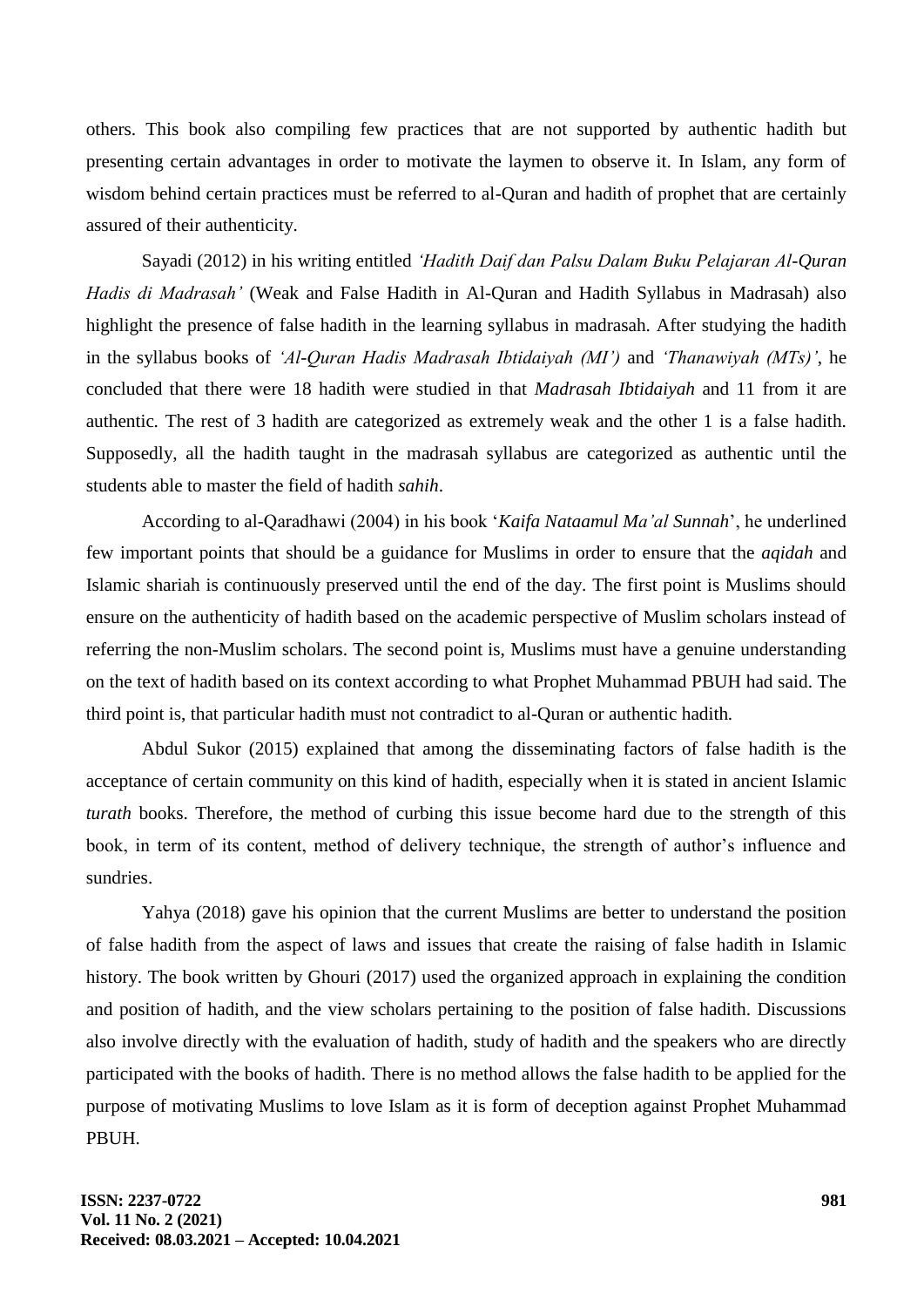#### **3. Research Methods**

In this research, the methodology used was content analysis of ancient and modern books. This kind of research methodology was opted since the discussions on Islamic *hukm* (legal ruling) require research based on content analysis or library research. In the meantime, qualitative approach was also opted by interviewing a key informant who actively participating in this research field, Dr Ahmad Fadluldin bin Mohamad, Senior Assistant Director, Yayasan Islam Terengganu. Besides, these findings were also supported by content analysis, as well as researcher observations.

# **4. Results and Discussion**

The findings of this study found that the current community are living in a quite chaotic lifestyle and exposed to many kinds of lies and falsification until it is hard for Muslims to find the genuine authenticity. There are many cases of *aqidah* deviation that caused by the esoteric practices that have no Islamic foundational of al-Quran and al-hadith (Haron, 1999). Those who are involve in esoteric practices always attributing their wrong belief to Islamic teaching, however, the studies show that those practices are only depending on certain books that are judged as heretical by the Malaysia religious authority. Besides, there are many customary practices in Malay society that are not on the basis of authentic hadith, but merely following the previous generation rituals (Yusof, 2007). Henceforth, many new practices appear in society such as *bid'ah* rituals on the day of Asyura, shaving the front hair of baby, *sanding* (sitting-in-state) ceremony and others. With these kinds of practices, it is indirectly exposing the Muslim generation to fictional and fabrication practices that are regarded as part of *ibadah* by certain of them.

According to Abdul Kadir (2010), since the early days of Prophet Muhammad PBUH, he realized that this phenomenon will happen after his demise. Hence, during the end of his life, he reminded to his companions about the disputation that will affecting the future Muslims. His words were narrated by one of the companions namely Irbadh bin Sariah, as follows:

The messenger of Allah has given his advice to us, where that reminder touches our heart and makes our eyes tear. One of us said, "tell us something oh Rasulullah, (previous reminder) is just a sign of farewell. What are you exactly want to tell us?". Prophet Muhammad said, "indeed, whoever lives after me will witness many disputations. It is compulsory upon you to obey to my *sunnah* and the *sunnah* of the *Khulafa' al-Rasyidin* after me. They will be guided by Allah. Steadfast to them (the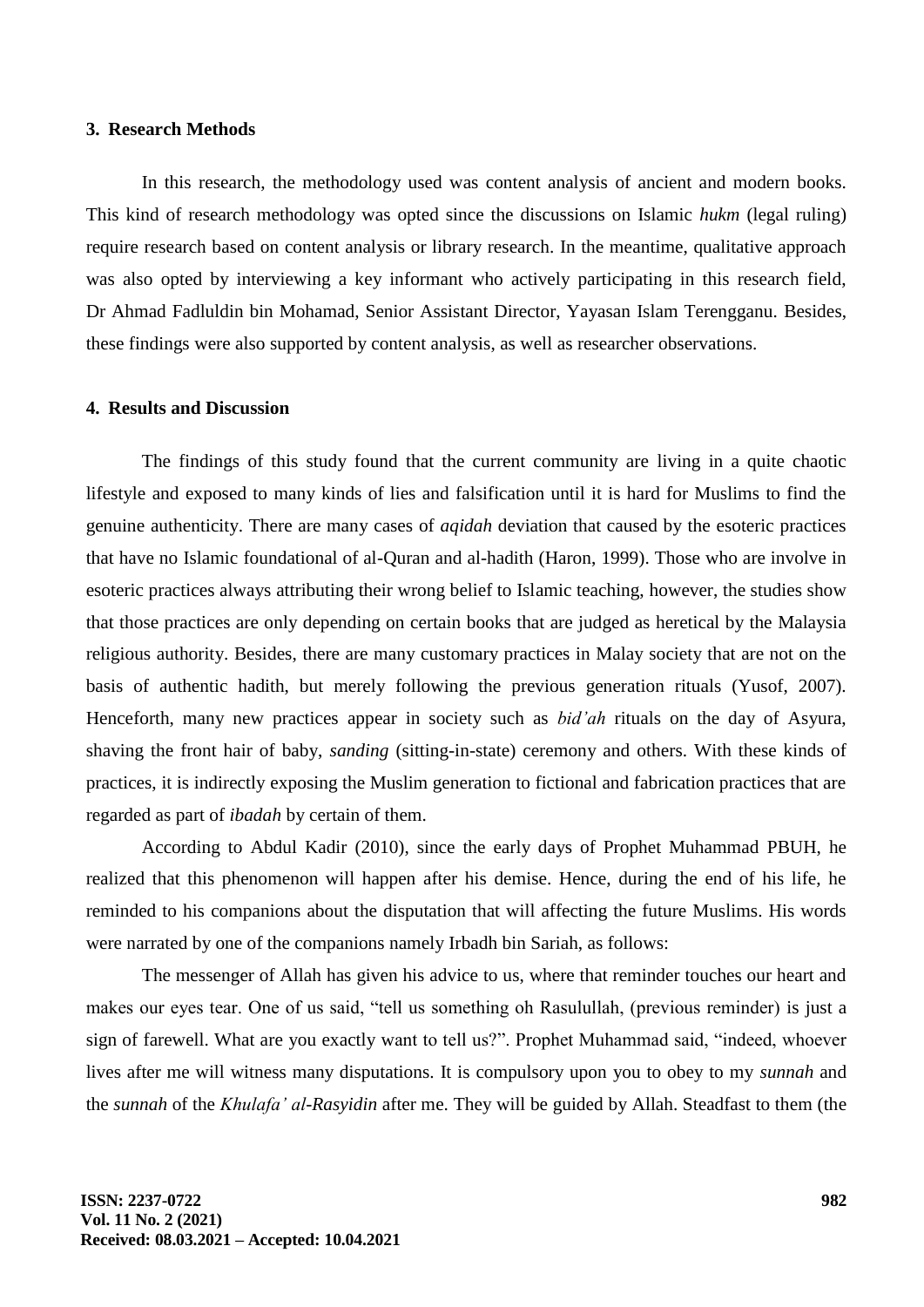*sunnah* of the prophet and *Khulafa' al-Rasyidin*), and bite that *sunnah* with molar. Careful with new invention in *ibadah,* since all new practices are *bid'ah.*

## **Hadith Narrated by Abu Daud, Tarmizi, Ibn Majah and Ahmad**

According to main informant, he explained that this hadith indicates on how concern Prophet Muhammad towards his ummah even after his demise. Such concern has its value since the observation of the researcher found that people are tending to do certain practices without prior reference. This reminder and advice are to ensure that Muslims are doing investigation before conducting any practices. Does this practice is in accordance to *sunnah* of prophet and his companions? If certain practices appear without the basis of Islamic Syariah, it is feared not be in line with the requirement of Islamic Syariah. Therefore, it is better to abstain that kind of practice. This perspective coincides with the threat and warn of Prophet Muhammad PBUH against those who spread the false hadith as how said by him:

Indeed, deception against me is not similar upon others. Whomsoever that makes a lie against me (fabricate a false hadith) purposely, be ready to be put in hellfire.

#### **Hadith Narrated by Muslim**

Although Prophet Muhammad PBUH gave his strict warn to his ummah for not making a lie on his name, yet the creator of false hadith still able to ignore this reminder. They have been existed since the days of *Khulafa' al-Rasyidin*. According to the research done by Ahmad Shah (2016), there are three views on how the dissemination of false hadith happened.

- i. It started since the days of Prophet Muhammad. Therefore, he advised to his companions about the dissemination of false information against him will get place in hellfire. That hadith is how narrated by Imam Muslim in his book of Sahih.
- ii. Indeed, deception against me is not similar upon others. Whomsoever that makes a lie against me (fabricate a false hadith) purposely, be ready to be put in hellfire.

#### **Hadith Narrated by Muslim**

This is a strict reminder by Prophet Muhammad PBUH to whomever in his ummah that disseminates the false hadith. This aforementioned hadith is regarded as *mutawathir maknawi* since it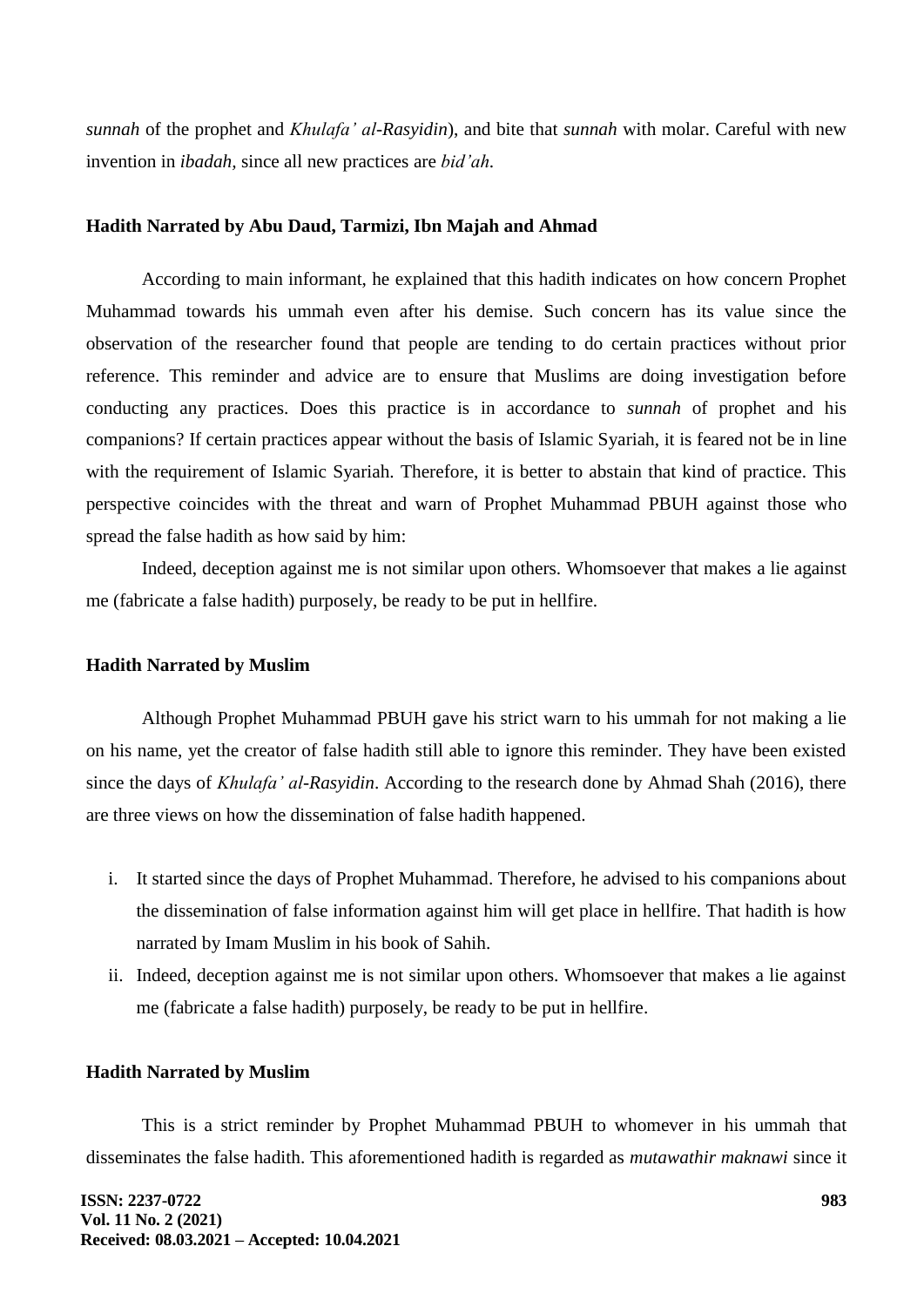was narrated by many of his companions. This kind of situation proves that the beginning seeds of disseminating the false hadith had been realized by Rasulullah.

- i. Started from the end of the reign of Sayyidina Uthman bin al-Affan. This statement is supported by the incident of toppling the Caliphate Uthman triggered by Abdullah bin Saba', a Judaist that was superficially embraced Islam but tried to debase Islam from within. Hence, many of false hadith were disseminated to topple down Caliphate Uthman and tried to put up Sayyidina Ali bin Abi Talib.
- ii. The dissemination of false hadith started to be traced after the appointment of Sayyidina Ali bin Abi Talib as the fourth Muslim caliphate. That appointment was not received oath of allegiance by Muawiyah bin Abi Sufian, a governor of Syria at that time. Therefore, 2 civil wars between Muslim, War of Jamal and War of Siffin had taken place. The conflict was not merely a physical war, but beyond that; the war of mental that used false hadith to strengthen their arguments. Since then, Muslim community was divided into many sects such as Shiite, Kharijite, Murjiah and others.

# **5. Dissemination Factors**

In the meantime, there were also other factors in the age of *tabiien*, such as the fabrication of hadith for strengthening the influence of certain teachers or to please the heart of the rulers. As a result of continuous fabrication of hadith has creating confusion among Muslim in determining the originality of hadith until now.

The dissemination of false hadith is happening worldwide, including to Muslims in this Malay Archipelago. Recently, after few observations, there are few factors that lead towards its dissemination:

i. The dissemination of false hadith in Malay text without its original form in Arabic language. This kind of dissemination is easily happening where the local language is simply comprehended by Muslims in this region, as well as effortlessly spreading it through current applications such as WhatsApp, E-Mail, Facebook and others. Generally, for Muslims, any text that attributed to Prophet Muhammad PBUH is hastily shared without any further consideration. Supposedly, someone needs to refer to the religious authority or scholars before disseminate it to others.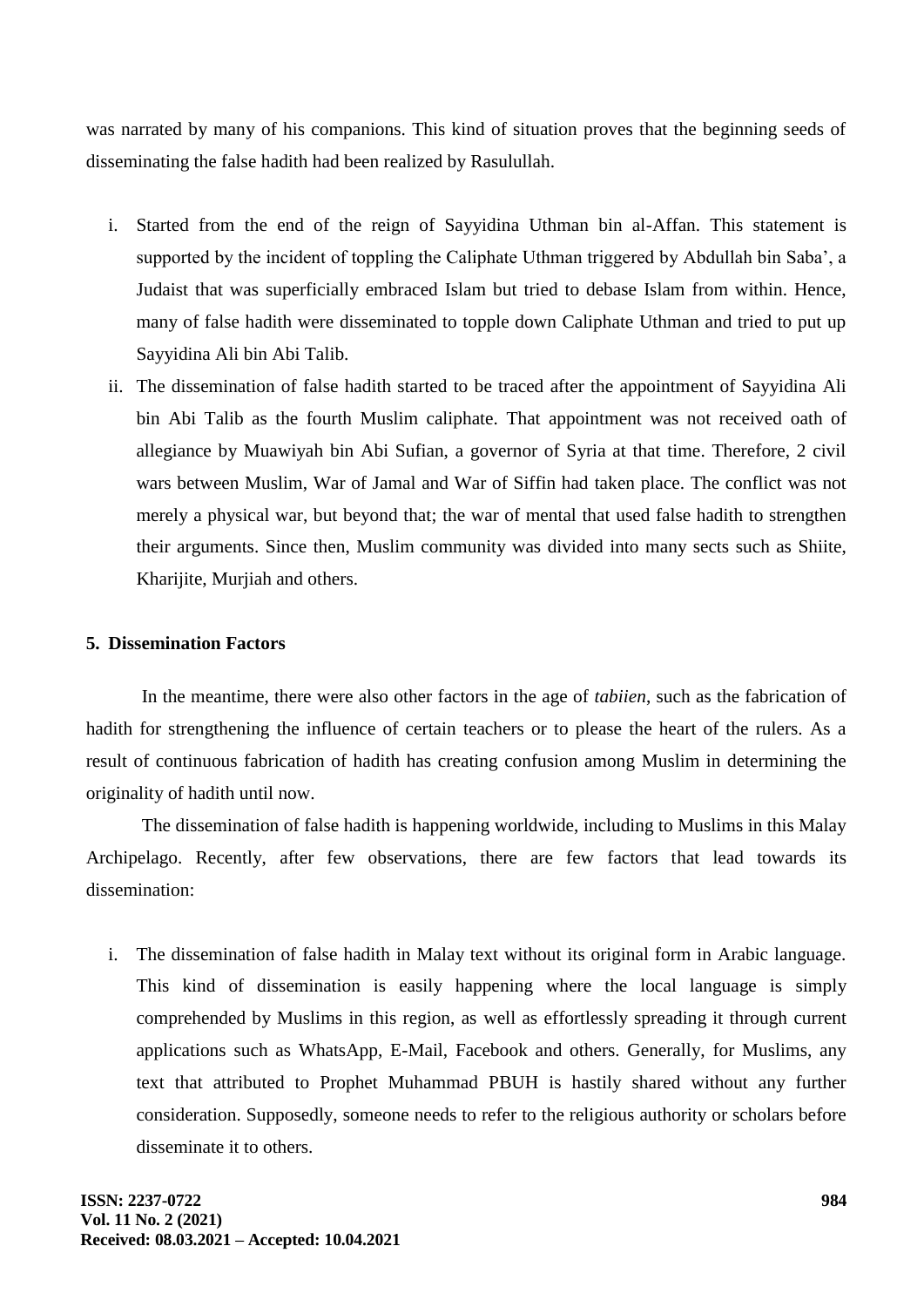ii. The tendency of Muslims to get extra rewards from certain practices. It is undeniable that there are hadith on explaining the advantages from certain practices such as the virtuousness gained by performing prayer in Masjidil Haram as how said by Prophet Muhammad PBUH:

Pray in Masjidil Haram is thousand times better than other mosques.

# **Narrated by Ahmad and Ibn Majjah**

However, there are certain irresponsible individuals that fabricated certain rewards for certain practices for encouraging Muslims to perform them. Supposedly, Muslims should be alert with this issue and examine each of the conducted practices.

- i. There are few of Muslim individuals that are taking for granted about the dissemination of false hadith although that fabricated statement is too excessive (Ahmad Shah, 2016). For instance, the false hadith related to the benefit of *ibadah* on 10<sup>th</sup> Muharram. The creator of that hadith stated that Allah will atone all the sins from 50 years earlier and 50 years of the future. Besides, they will be granted the rewards of 10 times performing pilgrimage, 1000 times performing umrah and 1000 times of the rewards gained by the martyr. Allah will also command all the animals to pray and ask for His forgiveness. This statement is too excessive, but still massively disseminated around the community. According to Ramle (2016), there are abundant of false and weak hadith that become a reference for Muslims in this archipelago. Hence, he published an academic book purposely to explain the status of that few popular hadith in order to give a clarification to the community members.
- ii. There are many false hadith written in the great religious books that becoming references for Muslims. For instance, the book of *Ihya' Ulumuddin* by Imam Ghazali. It is undeniable that Imam Ghazali is one of the prominent Muslim scholars in the field of philosophy. He played a very important role in refuting the arguments of pro-Greek philosophy during his time. Besides, among his great writings entitled *al-Aqtisad fi al-I'tiqad* (Moderation in *Aqidah*) has becoming a main reference in the field of *aqidah* taught in University al-Azhar, Egypt. However, his expertise was not qualified in the field of hadith. Therefore, his writings have assimilated between authentic, weak and false hadith (Ahmad Shah, 2016).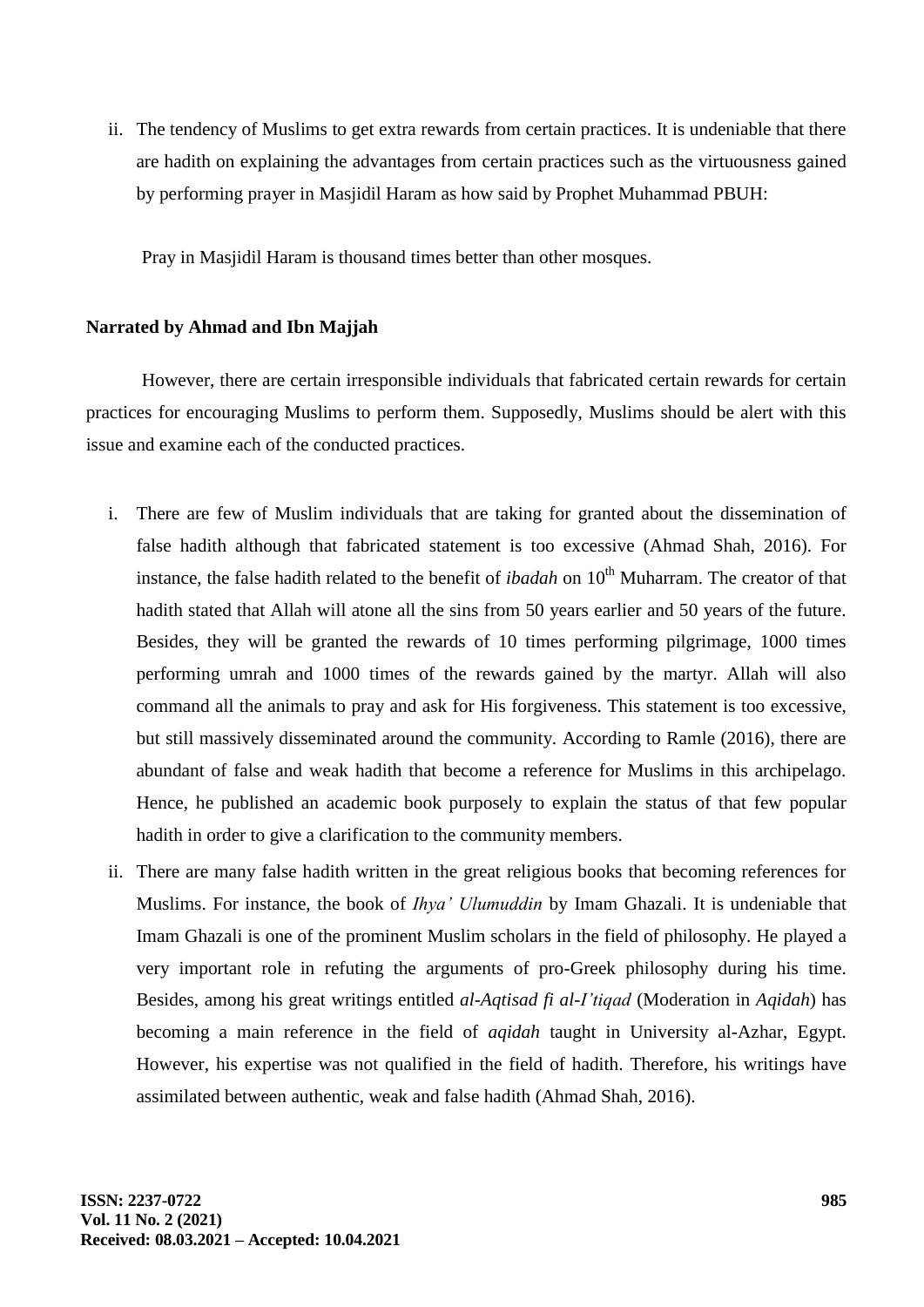#### **6. Examples of Popular False Hadith in Malay Archipelago**

There are many false hadith that have been disseminated around until Muslims in this region are accepting that those hadith are authentic. Indirectly, this kind of understanding may bring deviation from the genuine Islamic teaching. Among those hadith are:

#### **i. Seek knowledge unto China**

Seek knowledge even unto China.

According to Ibn Taimiyyah, that hadith is false due to one of narrator of hadith namely Abu Atikah Tharif bin Sulaiman was known as the fabricator of hadith. Other scholars that evaluate this hadith as fabricated were al-Jarrahi in his book, *al-Khafa'*, Nasiruddin al-Albani in his book *Silsilah Ahadith al-Dhaifah wa al-Maudhunah*, Ibn Arraq al Kannani in his book entitled *Tanzih al-Syariah*, al-Qara in his book *al-Maudhu'at al-Kabir* and al-A"jluni in his book *al-Khafa'.*

## **ii. Seek Knowledge from the Cradle to the Grave**

### Seek knowledge from the cradle to the grave

This hadith is constantly used by speakers to motivate the Muslim ummah to seek knowledge without considering their level of age. The content of this hadith is very interesting and in line with the first revelation received by Prophet Muhammad which is *Iqra'* that is set as a manifestation of Muslims with the concept of seeking knowledge. However, this hadith is not having any attribution to Prophet Muhammad PBUH and this was firmly emphasised by former Saudi Arabia *mufti,* Syeikh Abdul Aziz bin Baz.

### **iii.Prophet is the City of Knowledge and Ali as its Door**

I am the city of knowledge and Ali is its door. Whomever wants to seek for knowledge, must go through its door (Ali).

This hadith always brought up by speakers to picture on the supremacy of Sayyidina Ali pertaining to his religious knowledge. However, majority of Muslim scholars evaluate that this hadith is extremely weak or false. Among them was Imam Bukhari who said that this hadith has no characteristic to be qualified as authentic hadith. Meanwhile, Ibn Mai"n stated that this hadith is bogus and has no originality derived from Prophet Muhammad PBUH. In evaluating that hadith, Ibn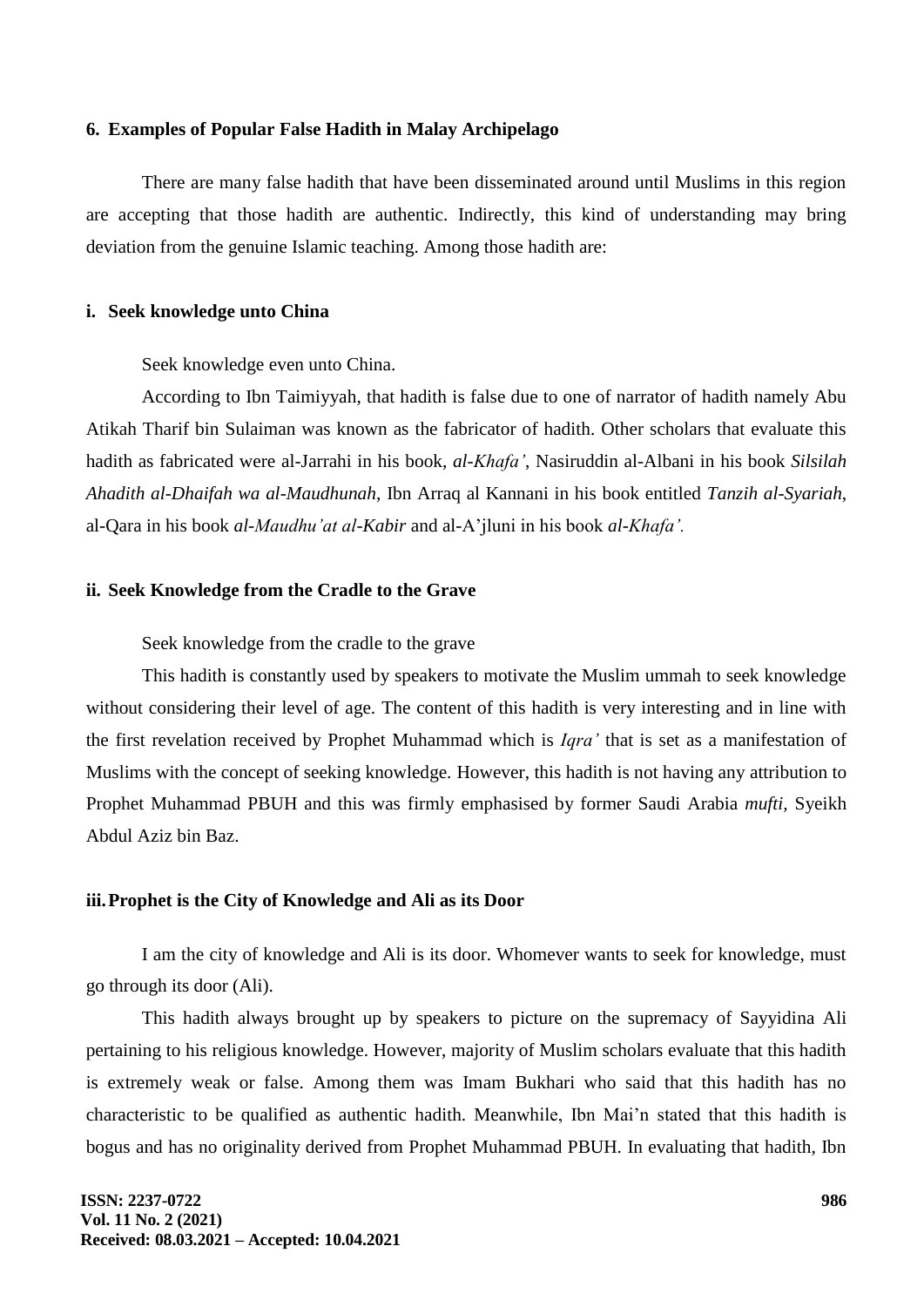Tahir al-Maqdisi also explained that Abu al-Salat al-Harawi, Uthman bin Khalid, and Ismail bin Muhmmad bin Yusof are among the transmitter of this hadith. These three figures were known for being liar. Another prominent Muslim scholar of hadith namely al-Zahabi stated that this hadith is false.

# **iv. Wearing Turban during Prayer**

Indeed, prayer with turban is better than 25 times prayers without turban.

In a glance, there is nothing wrong with this hadith. Moreover, the practice of wearing turban is always associate with the sunnah of the Prophet. However, this sunnah is not to be considered as *ibadah* since it was part of Arabian custom at that time, as similar as wearing cloak, riding horse, practicing archery and others. With this kind of confusion, it makes this hadith easily disseminated for encouraging the Muslims to practice it without any further evaluation by prominent scholars of hadith.

In this study, there are few of scholars' opinions regarding the status of this hadith. Among them was Imam Ibn Hajar al-Asqalani in his book, *Lisan al-Mizan*, stated that this hadith is denounced (*munkar*) and false. This hadith is almost similar to another hadith of saying the benefit of wearing turban will be bestowed upon 10,000 of goodness. In the meantime, according to Ibn Arraq al-Kannani in his book *Tanzih al-Syari'ah* stated that Abban bin Abi "Iyash was one of the transmitter of this hadith.

#### **v. Advantage of performing** *tarawih* **prayer**

There is a long hadith explains on the advantages of performing *tarawih* prayer that is commonly done during Ramadhan nights. It is believed that this hadith was narrated by Sayyidina Ali bin Abi Talib. Briefly, this hadith says that whoever performs this prayer on the first night of Ramadhan, all of his or her sins will be atoned by Allah and become as pure as a newborn baby. Meanwhile, on the second night, all of their parents' sins will be forgiven by Allah. That is how the list goes on until the end of Ramadhan; where each of the nights will have a special advantage – even, there is a night that Allah will bestow upon His servants the rewards of performing hajj and umrah. There is also the advantage of getting rewards of the prophets as how stated in the advantages of performing *tarawih* prayer on the 17<sup>th</sup> night of Ramadhan.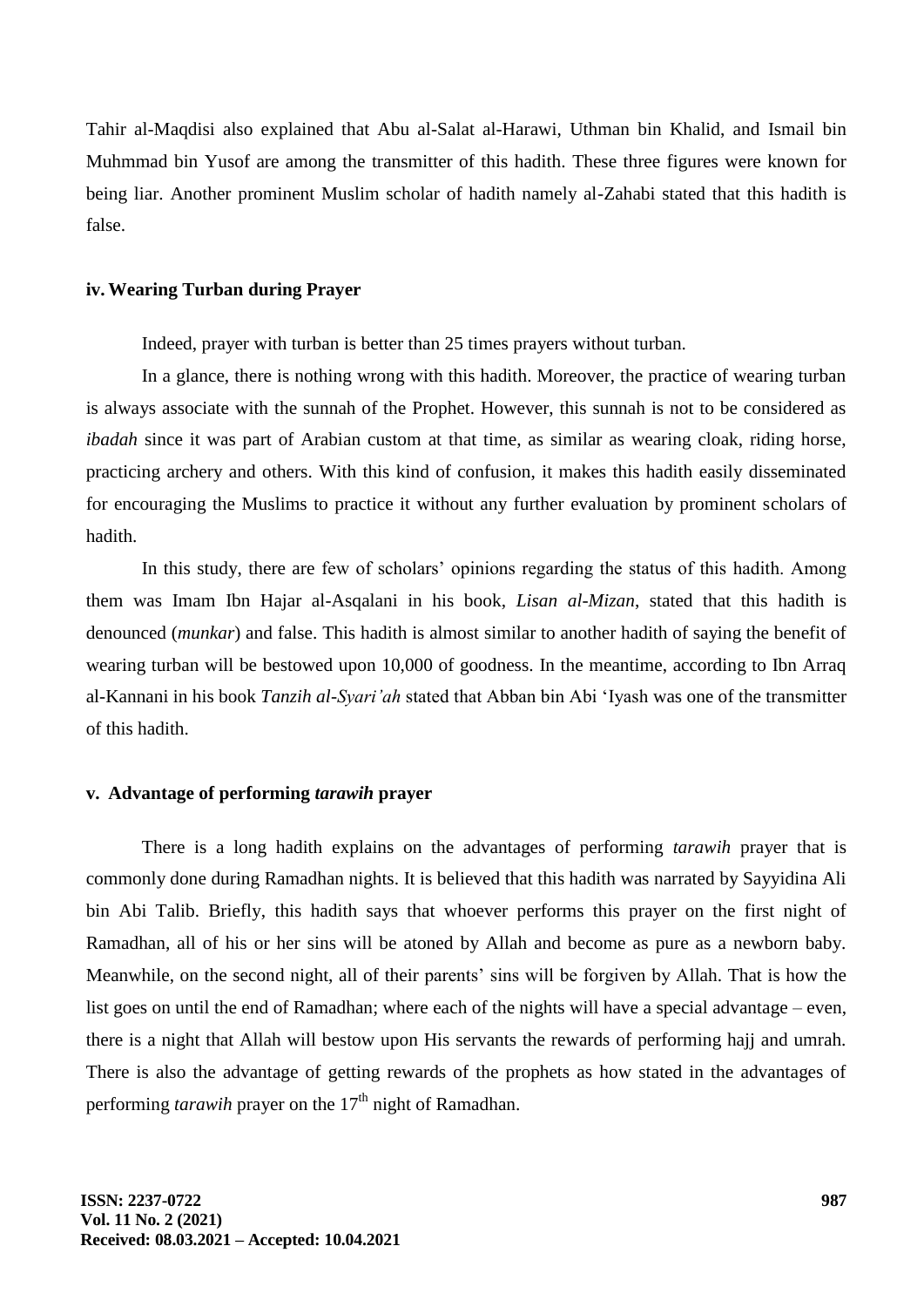In a glance, it is clearly indicating the falsification of this hadith. How it is possible that the rewards of 8th night of *tarawih* prayer will be as similar as the rewards of Prophet Ibrahim. According to Imam Qayyim al-Jauziyyah, he stated that the creator of that false hadith was a wicked and liar person. Besides, it is impossible for us to get the rewards of the prophets.

However, it is such a disappointment when the advantages of performing the *tarawih* prayer are publicly disseminated, even written on the boards around the mosques during the month of Ramadhan. Furthermore, there are also imams that read aloud those advantages before conducting the *tarawih* prayer.

## **7. Steps to Curb the Issue**

Based on the discussions with the main key informant and observations of the researcher, there are few identified ways that able to curb the dissemination of false hadith. This kind of effort must be seriously managed before the understanding of the community get worsened. Few of those steps are:

- 1. All Muslims must be alert to any narration or lesson that is attributed to Prophet Muhammad PBUH. For the sake of ensuring the authenticity of *sunnah* is well preserved, supposedly we refer to the religious individuals that are known for their expertise in the field of hadith.
- 2. The speakers should not be too enthusiast and easily use any hadith that has no certainty on its evaluation. Ideally, the speakers should evaluate the status of that particular hadith before sharing it to others. It is feared that the conveyed hadith is one of the false hadith. Hence, indirectly, we are exposed to the slander of disseminating the false hadith which was greatly disallowed by the Prophet Muhammad PBUH.
- 3. To all religious individuals, it is a better option to use the books that are already identified in compiling the authentic hadith. Hence, it is recommended to use the recognized hadith books such as *Muawwat' Malik*, *Sahih Bukhari, Sahih Muslim, Riyadhul Salihin, Fathu Bari* and other books that are certified for their authenticity.
- 4. The authorities also should launch the translation movement of Arabic hadith books that have been already evaluated meticulously (*tahqiq*) by the experts of hadith. The aim of this suggestion is to easily serve the religious speakers in referring the right hadith.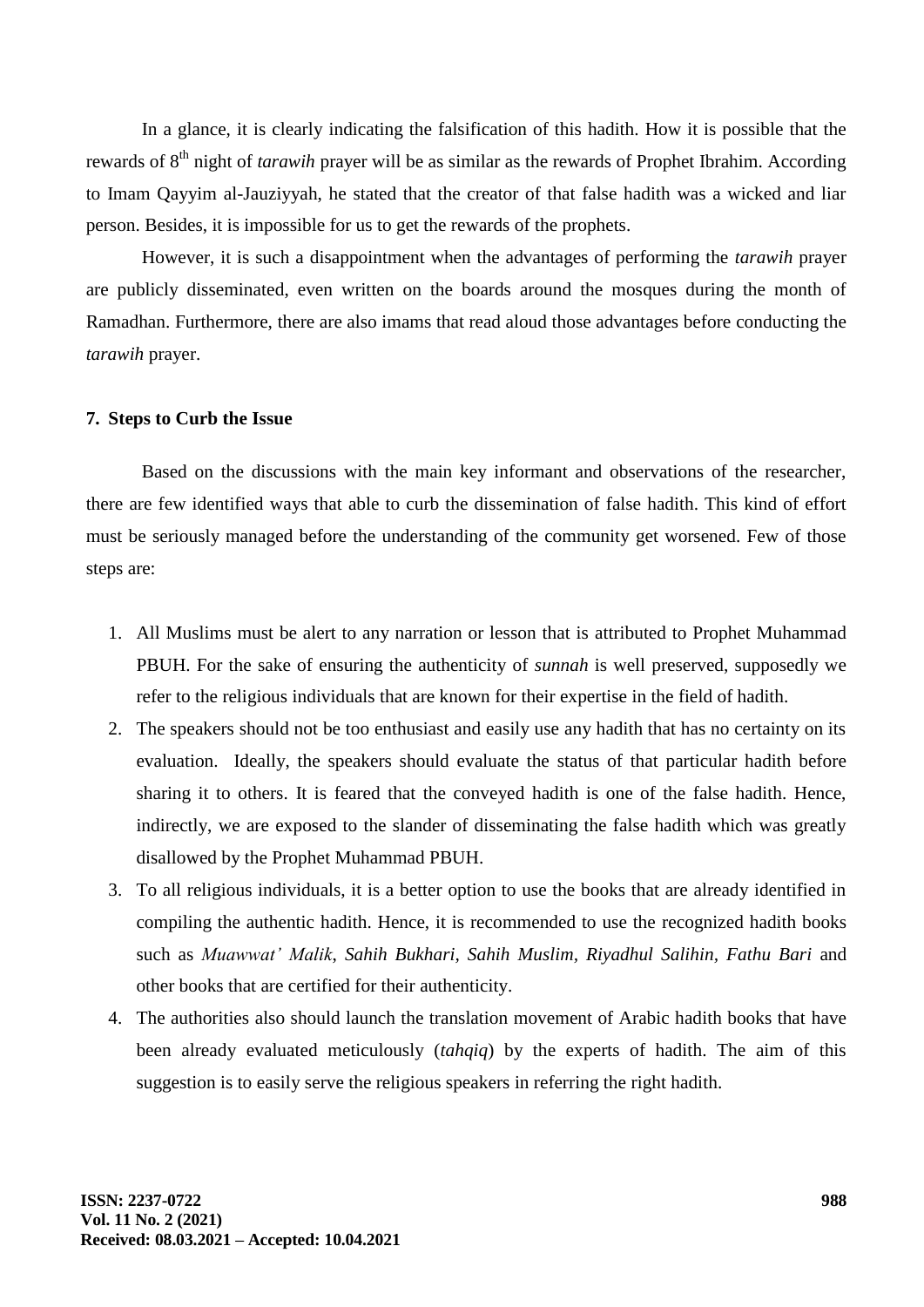5. To all social media users such as Facebook, WhatsApp, Telegram and others, they need to be careful in sharing the quote of hadith that are received through their accounts. Please ensure that the hadith is authentic before spreading it to other friends.

#### **8. Conclusion**

As a conclusion to the presented issue, supposedly all Muslims should alert and take a critical attention towards the foundational element in religion. The religious individuals should be more serious in ensuring the authenticity of Islamic shariah hence it may be continuously preserved forever. Muslims' failure in defending the authenticity of the hadith will make the future Muslims generation vulnerable to the problems of *bid'ah* and superstitious that are surely opposed by the Prophet PBUH. In a way of handling this confusion, apparently we should obey the advice of Prophet Muhammad PBUH as had been stated in the hadith narrated by Irbad" bin Sariah. In that particular hadith, the Prophet PBUH disclosed that the generation after him will witness various of disputations and confusions in religion. He also reminded that it has become an obligation upon Muslims to follow his *sunnah* and the *sunnah* of *Khulafa' al-Rasyidin* which were guided by Allah (Basmieh, 1987). Therefore, it is our priority to seek the *sunnah* of Prophet Muhammad that can be clearly found in the books of authentic hadith to be used as a lifetime reference. By presenting and exposing the factors of dissemination of false hadith and steps to curb this issue, it allows the Muslims to be more careful in the dealing with this issue besides reminding those amongst new Muslim reverts to be steadfast to Islam as their new religion and not to be indulged in the confusions and polemics. As Muslims who are committed in preserving the authenticity of hadith, it is compulsory for them to examine the hadith before sharing it to others, hence avoid to be involved in the issue of fabrication against the name of Prophet Muhammad PBUH. The authenticity of hadith must be preserved so that Muslims will not be deviated by the influence of false hadith which may lead to heresy in religion.

# **Conflict of Interest**

There is no conflict of interest.

#### **Acknowledgments**

This paper is part of the research project (FRGS-59613) under MOHE (KPT) Malaysia conducted together with other team members from UMT and Unisza.

**ISSN: 2237-0722 Vol. 11 No. 2 (2021) Received: 08.03.2021 – Accepted: 10.04.2021**